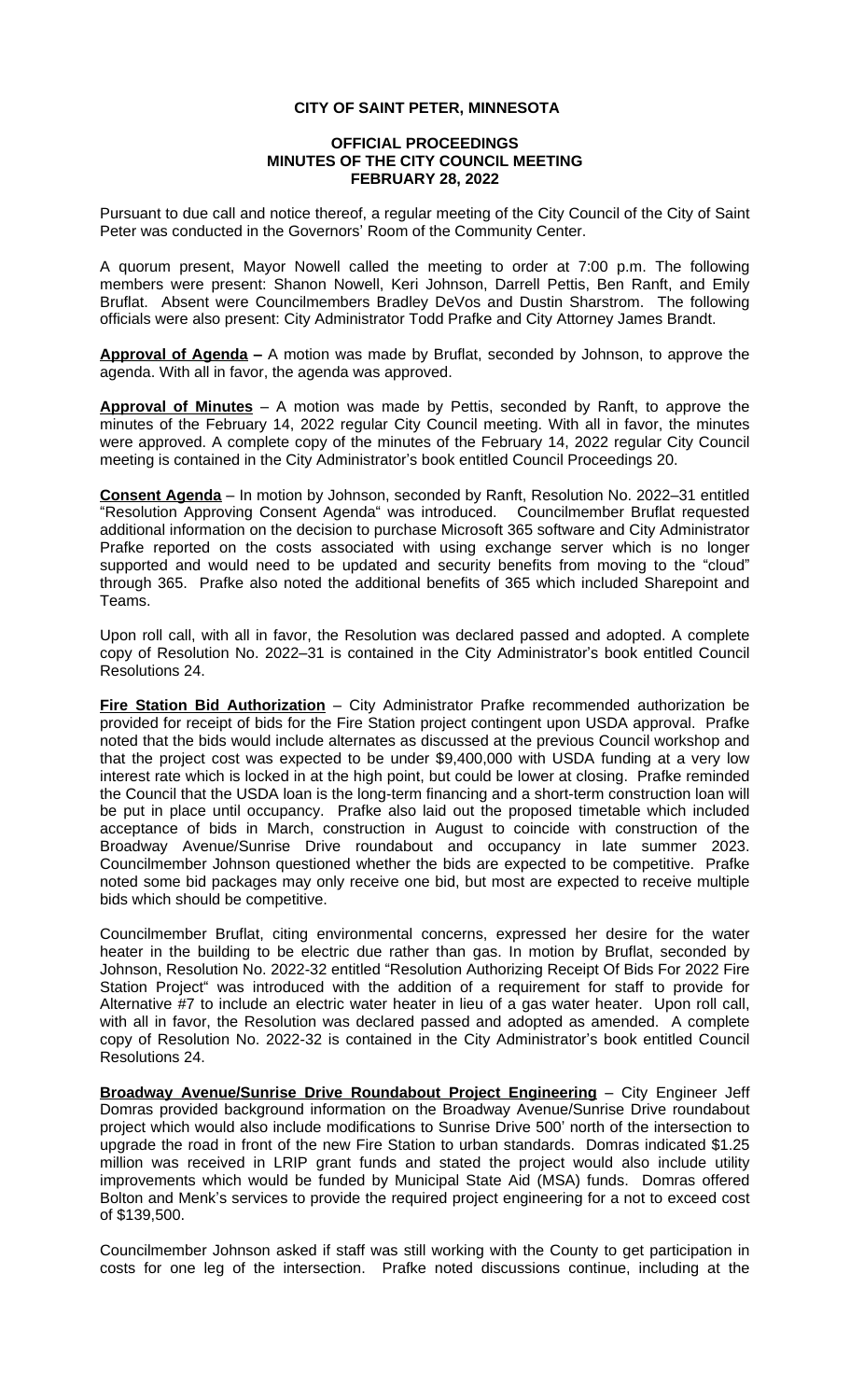City/County meeting scheduled later in the week, but the project will continue to move ahead to keep on schedule for completion before school begins in the fall.

In motion by Johnson, seconded by Bruflat, Resolution No. 2022-33 entitled "Resolution Retaining Bolton and Menk, Inc. To Provide Engineering Services For 2022 Broadway Avenue And Sunrise Drive Intersection Improvements Project" was introduced. Upon roll call, with all in favor, the Resolution was declared passed and adopted. A complete copy of Resolution No. 2022-33 is contained in the City Administrator's book entitled Council Resolutions 24.

**Good-Sam Lease Renewal** – City Administrator Prafke recommended approval be provided for execution of a renewal lease with Good Samaritan Society for space at the Community Center. Prafke noted the not-for-profit organization meets all the conditions of tenancy in the building and the three year lease would provide for a three percent (3%) rent increase in each year. In motion by Ranft, seconded by Pettis, Resolution No. 2022-34 entitled "Resolution Approving Execution Of Lease With The Evangelical Lutheran Good Samaritan Society – GSS HCBS LLC For Space In The Community Center" was introduced. Upon roll call, with all in favor, the Resolution was declared passed and adopted. A complete copy of Resolution No. 2022-34 is contained in the City Administrator's book entitled Council Resolutions 24.

**Annexstad Farm Lease 2022** – City Attorney Brandt recommended execution of a renewal two-year growing season lease with Brett R. Annexstad for City owned of land along Broadway Avenue just southeast of the high school roundabout. Brandt indicated the lease price is fair for the sandy soil parcel and reported Mr. Annexstad had been a good tenant. City Administrator Prafke noted the lease contains an out clause in case either party wished to terminate the lease and reminded the Council the space had been purchased for future joint recreational purposes involving the City, School District #508 and Gustavus.

Councilmember Bruflat questioned whether instead of being farmed the property could be designated as a restored prairie and questioned the use of pesticides and herbicides by the tenant. City Attorney Brandt indicated the lease required Mr. Annexstad to provide the City with a list of all chemicals and fertilizers used on the property and those chemicals must be Department of Agriculture approved. In motion by Johnson, seconded by Pettis, Resolution No. 2022-35 entitled "Resolution Authorizing Execution Of A Two-Year Lease Of Outlot A, Magner Farm Second Subdivision By And Between The City Of Saint Peter And Brett R. Annexstad" was introduced. Upon roll call, with all in favor, the Resolution was declared passed and adopted. A complete copy of Resolution No. 2022-35 is contained in the City Administrator's book entitled Council Resolutions 24.

## **Reports**

**Mayor's Report** – Mayor Nowell reported her thoughts were with the people of Ukraine following the attack on Ukraine by Russia.

**Emerald Ash Borer Grant Award** – Public Works Maintenance Superintendent Joel Schmidt provided a report on the \$128,480 in grant funds awarded to the City by the "Protecting Forests By Managing Ash For EAB Grant" program. Schmidt reported the City would use the funds to plant 500 additional trees to replace those removed as part of the City's Emerald Ash Borer management plan as well as allow for purchase of tree watering bags and guards. Councilmember Johnson asked if the grant funds could be used for costs for private property owners to save ash trees. City Administrator Prafke responded that City staff could provide advice to private property owners, but at this time there was no provision for use of City funds to save trees on private property. Councilmember Bruflat asked what type of trees will be planted in place of the removed trees. Schmidt reported the new trees will include several different species and varieties to ensure the City maintains a diversified urban forest.

**Redistricting Plan** – City Administrator Prafke provided an overview of the Council discussion regarding the redistricting plan which included four separate options and indicated that the options were available for public review on the City's website. Prafke also pointed out the adoption of the new Ward boundaries was expected to come before the Council on March 14, 2022.

**Calling For Closed Session – City Property Purchase Offer 101 North Front Street** – City Administrator Prafke asked for a closed session as authorized by State Statute to discuss negotiations related to a previously accepted offer to purchase the City owned property at 101 North Front Street. In motion by Bruflat, seconded by Ranft, Resolution No. 2022-36 entitled "Resolution Calling For Closed Session" was introduced. Upon roll call, with all in favor, the Resolution was declared passed and adopted. A complete copy of Resolution No. 2022-36 is contained in the City Administrator's book entitled Council Resolutions 24.